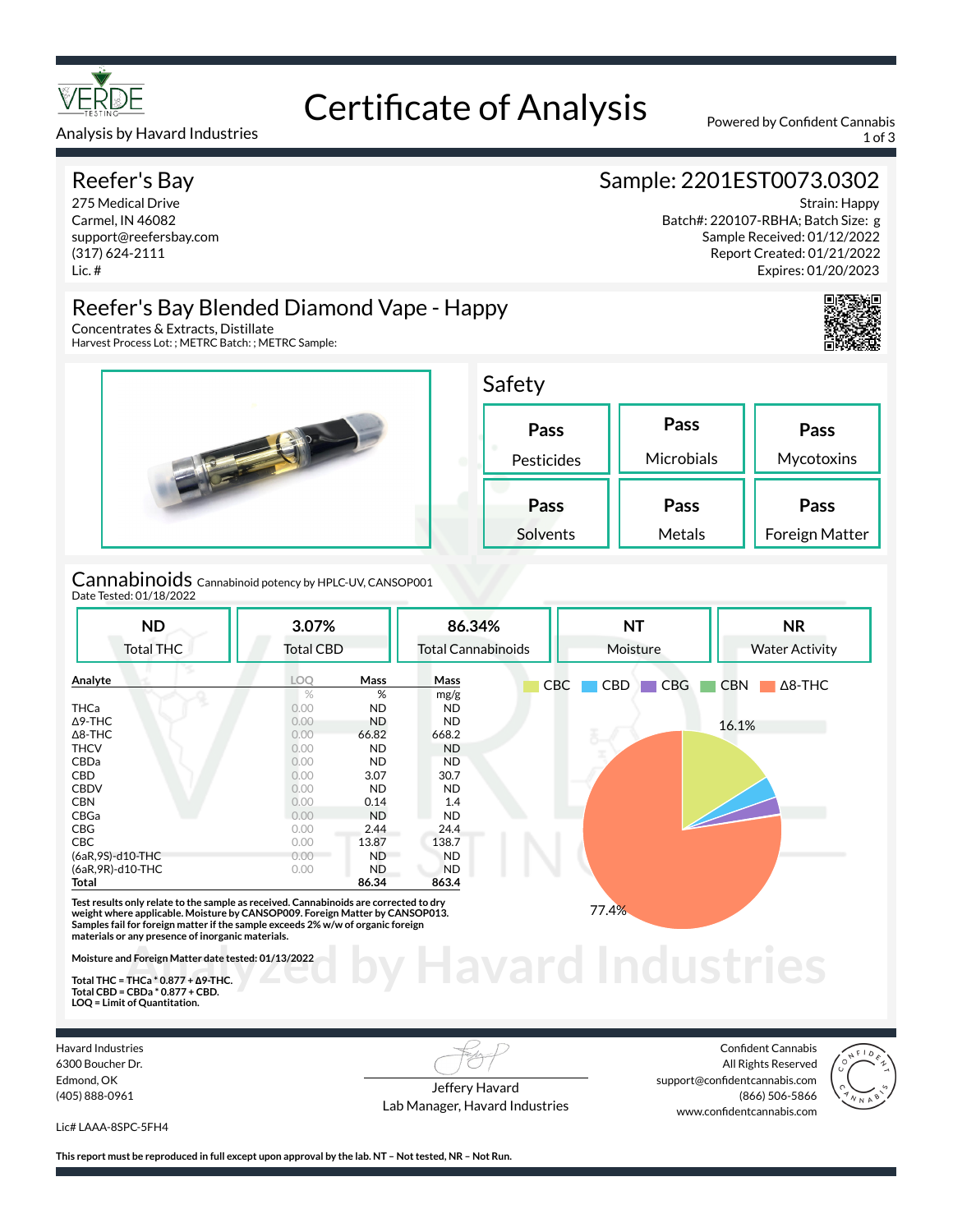

#### Analysis by Havard Industries 2 of 3

#### Reefer's Bay

275 Medical Drive Carmel, IN 46082 support@reefersbay.com (317) 624-2111 Lic. #

## Certificate of Analysis Powered by Confident Cannabis

#### Sample: 2201EST0073.0302

Strain: Happy Batch#: 220107-RBHA; Batch Size: g Sample Received: 01/12/2022 Report Created: 01/21/2022 Expires: 01/20/2023





#### Reefer's Bay Blended Diamond Vape - Happy Concentrates & Extracts, Distillate

Harvest Process Lot: ; METRC Batch: ; METRC Sample:

#### Terpenes <sub>Cannabinoid Terpenes by GC-FID, CANSOP005</sub>

Date Tested: 01/21/2022 01/17/2022

| Analyte             | LOQ  | Mass      | Mass      |                       |
|---------------------|------|-----------|-----------|-----------------------|
|                     | $\%$ | %         | mg/g      | 2.82%                 |
| δ-Limonene          | 0.00 | 0.90      | 9.0       | <b>Total Terpenes</b> |
| β-Caryophyllene     | 0.00 | 0.70      | 7.0       |                       |
| $\beta$ -Pinene     | 0.00 | 0.55      | 5.5       |                       |
| Linalool            | 0.00 | 0.29      | 2.9       |                       |
| α-Bisabolol         | 0.00 | 0.10      | 1.0       |                       |
| $\alpha$ -Pinene    | 0.00 | 0.09      | 0.9       | Orange                |
| $\alpha$ -Humulene  | 0.00 | 0.08      | 0.8       |                       |
| Camphene            | 0.00 | 0.03      | 0.3       |                       |
| Terpinolene         | 0.00 | 0.02      | 0.2       |                       |
| Ocimene             | 0.00 | 0.01      | 0.1       |                       |
| Caryophyllene Oxide | 0.00 | 0.01      | 0.1       | Cinnamon              |
| Isopulegol          | 0.00 | 0.01      | 0.1       |                       |
| β-Myrcene           | 0.00 | 0.01      | 0.1       |                       |
| Geraniol            | 0.00 | 0.01      | 0.1       |                       |
| Guaiol              | 0.00 | 0.00      | 0.0       |                       |
| 3-Carene            | 0.00 | 0.00      | 0.0       |                       |
| $\alpha$ -Terpinene | 0.00 | <b>ND</b> | <b>ND</b> | Pine                  |
| cis-Nerolidol       | 0.00 | ND        | ND.       |                       |
| Eucalyptol          | 0.00 | <b>ND</b> | <b>ND</b> |                       |
| y-Terpinene         | 0.00 | ND        | ND.       |                       |
| p-Cymene            | 0.00 | <b>ND</b> | ND.       |                       |
| trans-Nerolidol     | 0.00 | <b>ND</b> | <b>ND</b> | Lavender              |
| <b>Total</b>        |      | 2.82      | 28.2      |                       |



# **Analyzed by Havard Indust**

**Test results only relate to the sample as received. Terpenes are corrected to dry weight where applicable. ND = Not Detected, NT = Not tested**

Havard Industries 6300 Boucher Dr. Edmond, OK (405) 888-0961

Jeffery Havard Lab Manager, Havard Industries

Confident Cannabis All Rights Reserved support@confidentcannabis.com (866) 506-5866 www.confidentcannabis.com



Lic# LAAA-8SPC-5FH4

**This report must be reproduced in full except upon approval by the lab. NT – Not tested, NR – Not Run.**

Primary Aromas